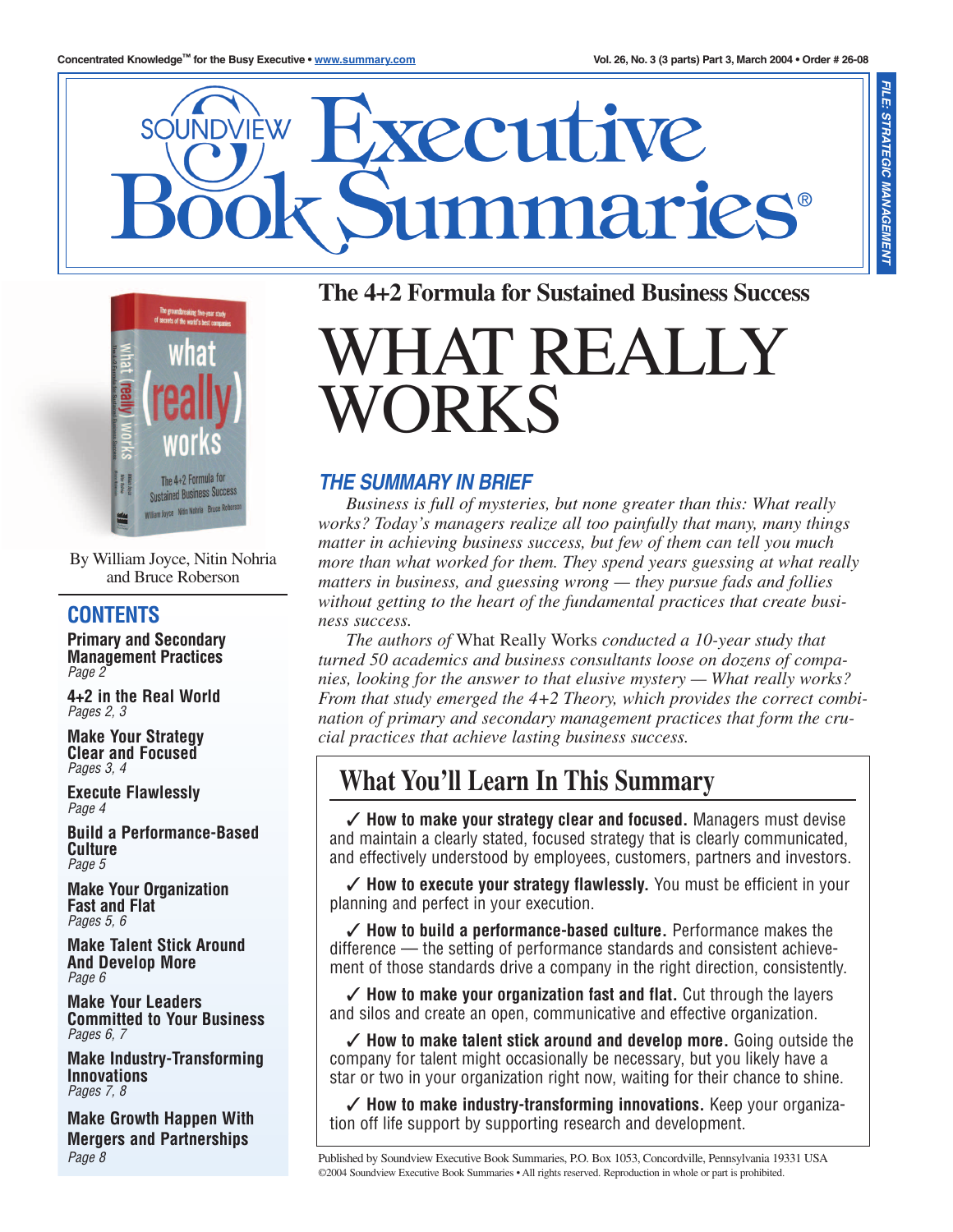# WHAT REALLY WORKS **by William Joyce, Nitin Nohria and Bruce Roberson**

## **— THE** *COMPLETE* **SUMMARY**

## **Primary and Secondary Management Practices**

There are eight management practices — four primary and four secondary — that directly correlate with superior corporate performance, as measured by total return to shareholders (TRS). Winning companies achieve excellence in all four of the primary practices, plus two of the secondary practices — hence, the 4+2 formula. All eight practices have features that are both intuitive and counterintuitive.

### *The Four Primary Management Practices*

The four primary management practices are strategy, execution, culture and structure.

**Strategy.** Managers must devise and maintain a clearly stated, focused strategy. Whatever your strategy whether it is low prices, innovative products, or some other initiative — it will work only if it is sharply defined, clearly communicated, and effectively understood by employees, customers, partners and investors.

**Execution.** Companies must develop and maintain flawless operational execution. You might not always delight your customers, but you must make sure you never disappoint them. Winners consistently meet the expectations of their customers by delivering on their value proposition, slashing operational costs, and increasing productivity consistently, year in and year out.

**Culture.** Organizations must develop and maintain a performance-oriented culture. It is the setting of performance standards and consistent achievement of those standards that make the difference. How one deals with poor performers is also a key factor.

**Structure.** Companies must build and maintain a fast, flexible and flat organization. Simpler and faster are the best goals for all reorganization efforts.

### *The Four Secondary Management Practices*

Any combination of two secondary management practices (talent, leadership, innovation, mergers/partnerships), when combined with the four primary management practices, can make a company a winner. Each secondary practice, however, has its own surprises.

**Talent.** Companies must hold on to talented employees and work to find more. The most important indicator of the depth and quality of talent in your organization is whether you can grow your own stars from within, not whether you can buy or rent talented outsiders.

**Leadership.** Firms must keep leaders and directors committed to the business. Boards that choose great chief executives can see significant gains in performance. Good boards must possess at least two significant characteristics: They must truly understand the business, and be passionately committed to success.

**Innovation.** An agile company keeps turning out innovative products and services, and anticipates disruptive events, rather than constantly reacting to them.

**Mergers/Partnerships.** Internally generated growth is essential, but companies that can also master mergers and acquisitions are more likely to be winners. Companies that do two or three small deals each year, consistently, are more likely to be successful than organizations that do large deals only occasionally. ■

# **4+2 in the Real World**

How does the 4+2 formula work in the real world? Take, for example, Dollar General Corp., a retailer that brings in \$5 billion in annual sales by targeting customers making under \$20,000 a year, placing its stores in small towns and low-income areas, selling half its

*(continued on page 3)*

**The authors:** William Joyce is professor of strategy and organization theory at the Amos Tuck School of Business at Dartmouth College. Nitin Nohria is a professor of business administration at the Harvard Business School. Bruce Roberson was a partner with McKinsey & Co. for 11 years and is part of a new management team undertaking the turnaround of a major corporation.

Book Copyright© 2003 by William F. Joyce, Nitin Nohria and McKinsey & Co., Inc. Summarized by permission of the publisher, HarperCollins, 10 East 53rd Street, New York, NY 10022. 306 pages. \$26.95. ISBN 0-06- 051278-4.

Summary Copyright© 2004 by Soundview Executive Book Summaries. www.summary.com, 800-521-1227, 610-558-9495.

For Additional Information on the authors, go to:<br>[http://my.summary.com](http://www.summary.com/cgi-bin/Soundview.storefront/EN/Catalog/1315?id=1251)

**Soundview Executive Book Summaries®** ROBERT SMITH – *Senior Contributing Editor* DEBRA A. DEPRINZIO – *Art and Design* CHRIS LAUER – *Managing Editor* CHRISTOPHER G. MURRAY – *Editor-in-Chief*

**Published by Soundview Executive Book Summaries** (ISSN 0747-2196), P.O. Box 1053, Concordville, PA 19331 USA, a division of Concentrated Knowledge Corporation. Published monthly. Subscriptions: \$195 per year in U.S., Canada & Mexico, and \$275 to all other countries. Periodicals postage paid at Concordville, PA and additional offices. **Postmaster:** Send address changes to Soundview, P.O. Box 1053, Concordville, PA 19331. Copyright © 2004 by

Soundview Executive Book Summaries. **Available formats:** Summaries are available in print, audio and electronic formats. To subscribe, call us at

<sup>1-800-521-1227 (1-610-558-9495</sup> outside U.S. & Canada), or order on the Internet at www.summary.com. Multiple-subscription discounts and Corporate Site Licenses are also available.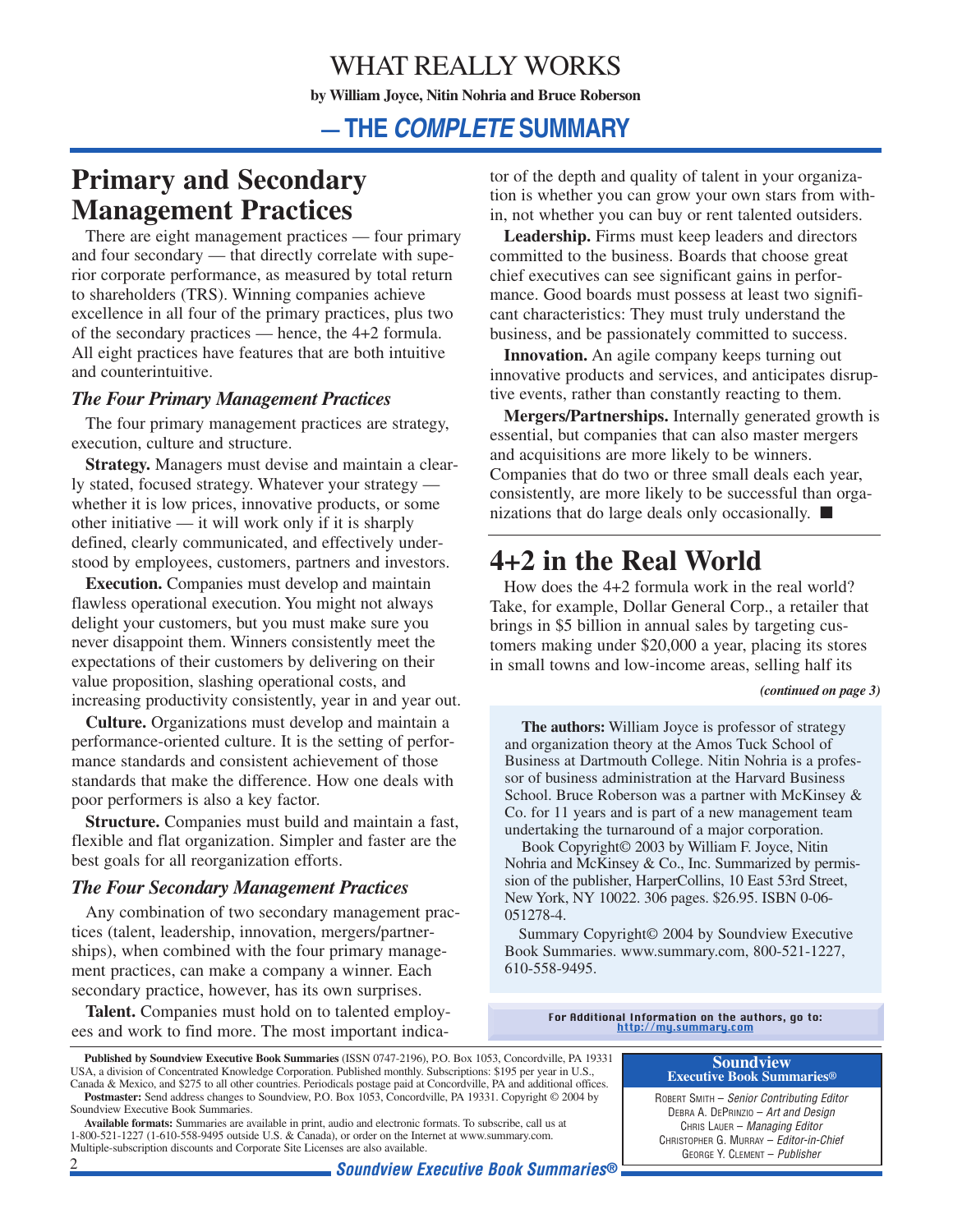### **4+2 in the Real World**

*(continued from page 2)*

wares for \$1 each, and catering to customers who spend, on average, less than \$8 on any given visit. Dollar General excels because it exemplifies the 4+2 formula in its across-the-board pursuit of all four primary practices, while also carrying through on two of the secondary factors.

### *Primary Practices*

**Strategy.** Dollar General maintains a clear focus on its chosen market of low-income customers. The company's strategic purpose is to help its customers improve their standard of living by selling them high-quality goods at the lowest possible prices. The organization's customers are pursued by many companies, but almost as an afterthought; most go for more affluent clients and fatter profit margins. Dollar General, on the other hand, deliberately focuses on its "salt of the earth" customers.

**Execution.** The company consistently delivers on its promise to provide quality goods at everyday low prices; the stores are replete with bargains designed to astonish customers. Since its stock is basic consumer goods, Dollar General holds no special sales, nor does it rely on advertising to bring in new customers. The company passes on the savings of a "word of mouth" marketing strategy to customers.

The company's suppliers are also eager to do business with Dollar General, because it guarantees their products high volume and limited competition. Each store carries, on average, 3,500 items, or stock-keeping units (SKUs). Each year, the stores review their SKUs to ensure they are still delivering value; as a result, the store drops 150 to 200 items, replacing them with new ones.

**Culture.** Winners design their corporate cultures to support the highest possible levels of performance, fulfilling their strategies and satisfying the specific needs of their markets. In accordance with this focus, excellence in management at Dollar General starts with adherence to the fundamental value of hard work, the dignity of work, and the dignity of every person.

Dollar General's commitment to the overall wellbeing of its customers goes beyond providing affordable, quality goods. In its inner-city stores, where the company has invested heavily in community career development, it runs learning-center work programs, as well as programs that teach people to read, write and earn their high school equivalency diplomas.

**Structure.** Dollar General possesses a lean, quick organization that responds rapidly to market changes without wasting time or incurring unnecessary costs. Its corporate structure, no matter how big the company becomes, must always remain simple and productive.

### *Secondary Practices*

Dollar General also excels in two particular secondary practices: talent and leadership.

**Talent.** The company watches out for its store employees, offering stock options and profit-sharing bonuses in an effort to make all employees feel like owners, operators and independent merchants. Employees at the company's headquarters are likewise treated very well, and can take advantage of an on-site day-care center, training center, fitness center, dry cleaner, ATMs, travel agent, and other first-class amenities.

While the corporate campus was intended to be a magnet for talent, in the end, it is Dollar General's strong corporate culture and values that attract and keep the most appropriate employees to achieve its goals.

**Leadership.** The dedication, intelligence, and personality of Dollar General's CEO Cal Turner, Jr., have played a major role in making the company a winner. Turner recognizes the talent and solid ideas of his employees, and is very quick to give and share credit. He also recognizes when things aren't working, such as in 1987, when he set a new leadership tone by replacing 200 of his top executives with more seasoned professionals. He did so in order to be able to gain truthful advice from his people, not simply to have a corral of "yes men" agreeing with everything he said or did. ■

## **Make Your Strategy Clear and Focused**

One thing most managers can agree upon, at least in principle, is that growth of one's core business should be one's major strategic focus. In the heat of the moment, however, when too many entities within the organization demand too much support, too many leaders allow their resources to be nibbled away for lesser purposes, while their core business languishes. That doesn't happen in winning companies, where leadership observes five mandates of strategy management:

**Build a strategy around a clear value proposition.** A value proposition is not so much a statement of what you want to be, but of what you are. It connects a company's ability to deliver a product or service with the needs of a targeted market segment. Clear value propositions are essential; winners' value propositions are rooted in a deep, certain knowledge of their customers and a realistic appraisal of their own capacities.

**Develop strategy from the outside in.** Winners in every industry are guided by the words, actions and behaviors of their customers, partners and investors in creating their strategies. They don't (as many do) insist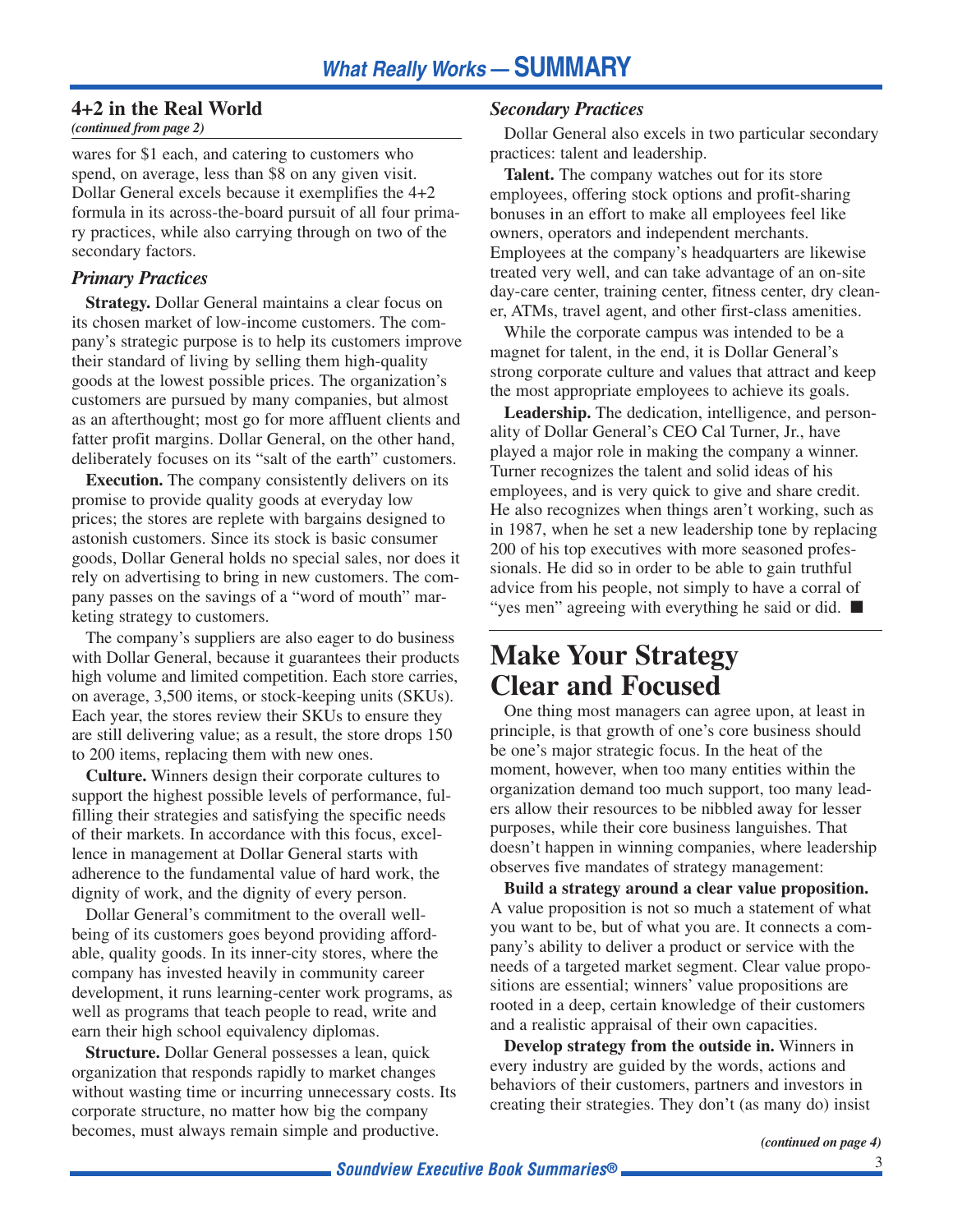#### **Make Your Strategy Clear and Focused** *(continued from page 3)*

on following their "instincts" in devising strategy. They don't prattle endlessly about their "feel" for the market. They don't write off failed product lines as victims of bad timing. They ask for feedback, and see that it is incorporated into strategy.

**Remain alert and flexible to address changes in the marketplace.** In a blizzard of ideas and innovation posted on the Internet and spread by cell phone, spotting the new developments that will have an impact on a particular business is tougher and more important than ever. Winners possess antennae sensitive enough to pick up early on marketplace trends and changes that count. Winners do not shrink from the challenge of keeping track of it all. They develop ways to anticipate change, and tools that help them take advantage immediately.

**Clearly communicate your strategy.** For strategy to be implemented properly, it must be presented and explained first and foremost to the people who will be bringing it to life — your managers and employees and those who will benefit from it — your customers. By sharing strategy, a company paves the way for its products and sells itself to its customers. It also invites customers to become partners in the chain that leads from raw materials to finished products to sales.

**Keep growing your core business.** Company leaders like to talk about growth. The word itself quickens the pulse of many executives. It's a sign of progress, a proof that the organization is vital and alive. It is also one of the chief measures by which markets judge a company. True winners embrace growth, but in an intelligent manner. They grow within their core business or niche, building their growth businesses before the potential of their core is extinguished. This dynamic approach to growth is essential for long-term success. ■

For Additional Information on a company that developed strategy from the outside in, go to: [http://my.summary.com](http://www.summary.com/cgi-bin/Soundview.storefront/EN/Catalog/1315?id=1251)

## **Execute Flawlessly**

Most of our days as businesspeople are spent making incremental decisions about small, everyday matters. Every so often, however, inspiration hits, and we find ourselves at a fork in the road, with one path leading to familiar ground, and the other leading into new territory, toward a future rich in promise and uncertainty. To fully embrace these opportunities, we must achieve superior execution, which can only be done through intense and continuing study and constant effort, along with a willingness to try something new. Flawless execution is also dependent on meeting three key mandates.

## **'Quantification Johnson' Turns Around Campbell Soup**

When David Johnson arrived at Campbell Soup Co.'s headquarters in 1990 as CEO, he joined a company whose sales were flat, its profits in decline, its market share dwindling, and its stock price in the doldrums.

He immediately turned his attention to cutting costs and raising productivity. Within nine months, he had closed down or sold 20 plants, slashed the work force by 15 percent, sold unprofitable overseas businesses, and ditched dozens of unprofitable product lines. The plants that survived the ax were instructed to bid for business that had been handled by the deceased operations, forcing plant managers as never before to focus on cutting costs and improving productivity.

For his flawless execution in cutting costs and holding both executives and managers accountable for meeting bottom-line goals, the new CEO was given the name "Quantification Johnson." He was also witness to an annual growth of 18 percent for each of his first five years in charge.

The first is to **deliver products and services that consistently meet customers' expectations.** Winning companies excel behind the scenes, developing the systems and processes that produce the products customers see and use, and that meet customer expectations. Winners consistently deliver the quality their customers expect. While perfection is not necessarily required, customers recognize poor quality, and their trust in a company evaporates when they see it.

Flawless execution also requires you to **empower front-line employees to respond to customer needs.** The moment when the customer interacts with an employee, your organization's chances for success are on the line. Winning companies understand that frontline people must be given the authority to make realtime decisions, along with the training that will help them make the right ones.

The final mandate is to **constantly strive to improve productivity and eliminate all forms of excess and waste.** The goal is to achieve perfect operational execution, constantly improving systems and processes, hiring better people, routing waste and inefficiency. Winners recognize there is no way they can be truly flawless in outperforming competitors at every turn. Instead, they determine which processes are most important to meeting customer needs, and focus resources on making those processes as efficient as possible. ■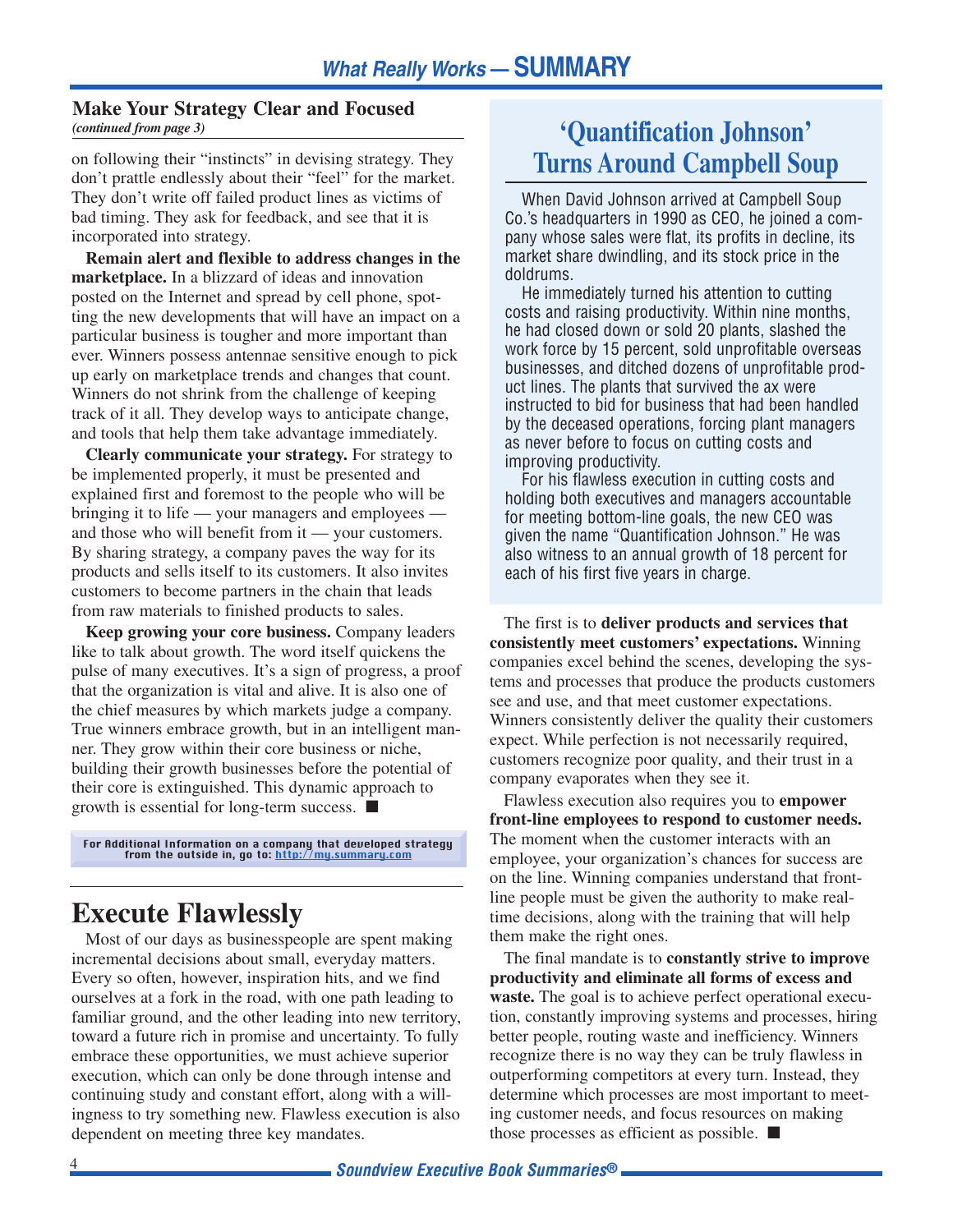## **Build a Performance-Based Culture**

In some corners of the business world, culture is only now beginning to be taken as seriously as other aspects of management and business, such as operations. Winners become winners, though, because virtually everyone in the organization is performing at a high level — an effort brought about by a focus on culture.

Too often, companies fool themselves into believing they are doing well because they have better results than the previous year. While year-to-year improvement is indeed a positive measurement, it is also an insufficient one, because it does not take into account the performance of one's competition. A cutback in expenses of 2 percent in a given year is no cause for celebration if your rivals have cut back 3 percent.

A high-performance culture constantly raises the bar, aiming to surpass top-ranked companies in one's immediate industry, as well as those in other industries. When stretch goals turn out to be unreachable, a company often finds opportunities (such as outsourcing possibilities) it might have otherwise missed. Such a culture requires businesses to observe four key mandates.

### *Four Key Cultural Mandates*

**1. Inspire all to do their best.** Winning companies seek to design and support a culture that promotes high levels of individual and team performance: one that holds both employees and managers responsible for corporate success. Along with that responsibility, employees and managers are empowered to make many more independent decisions, and are urged to find ways to improve company operations.

**2. Reward achievement with praise and pay-forperformance, but keep raising the bar.** People must earn a livelihood, and the greater our income, the greater our psychic satisfaction in a job well done. Winners recognize extra money in one's wallet provides at least a modicum of inspiration, so they use financial rewards to urge employees to higher levels of performance. They also develop programs to give productive employees public recognition of their achievements.

**3. Create a work environment that is challenging, satisfying and fun.** There is a fine line between a highperformance culture and a high-anxiety culture, and leaders cross that line at their peril. Winners maintain a pleasant, satisfying workplace, and reap the benefits in increased teamwork, trust and efficiency.

**4. Establish and abide by clear company values.** Good behavior promotes good business. Conversely, weak or nonexistent values will, in the end, destroy lives and ruin enterprises (as shown by Enron, WorldCom, and other recent examples). Winners abide by the mandate to establish and live by a strong value system, one that is well-considered and well-communicated. Implicitly or explicitly, such values should be part of every communication a company sends employees and every interaction between employees. ■

For Additional Information on a company's successful pay-for-per-formance strategy, go to: [http://my.summary.com](http://www.summary.com/cgi-bin/Soundview.storefront/EN/Catalog/1315?id=1251)

## **Make Your Organization Fast and Flat**

Some procedures and protocols are absolutely necessary to the smooth functioning of any large organization. But there is such a thing as having too much of a good thing. Superfluous bureaucracy is a tax on the value your employees create. It leads to impatience, which can devolve into an unhappy acceptance, which breeds indolence. Winners are dedicated to trimming away every possible vestige of unnecessary bureaucracy.

In every business, there is a natural drift toward complexity. The urge to add permanent new rules and procedures to existing processes reflects a desire to quickfreeze current results. It can also reflect a manager's desire to fix his or her control of the process in concrete. Winners are aware of this drift, and have established systems to prevent it. They also observe three essential rules of keeping organizations fast and flat.

First, they **eliminate redundant organizational layers and bureaucratic structures and behaviors.** Simplifying the structure of a company yields many benefits, not the least of which is the ability to make decisions quickly. Too often, promising ideas get hung up in bureaucratic traffic, slowly inching their way through the layers of approval that must be met before being put into action. Winners, on the other hand, consider ideas rapidly, setting reasonable limits to deliberations. They are able to do so because they have kept the layers of bureaucracy to a minimum. This means they can also turn on a dime and reverse course, if necessary.

The second essential rule for keeping organizations fast and flat is to **promote cooperation and the exchange of information across the whole company.** Even when a company is not held up unnecessarily by the silos of long-time privilege and resulting turf wars, it can suffer from boundary problems. Competition for resources can be fierce, with technical discoveries and best practices held close to the vest of people defending their own turf, teams or departments. Such impenetrable boundaries pose a danger to the performance of a company as a whole. Winners combat this by establishing programs to foster cross-functional cooperation, and by

*(continued on page 6)*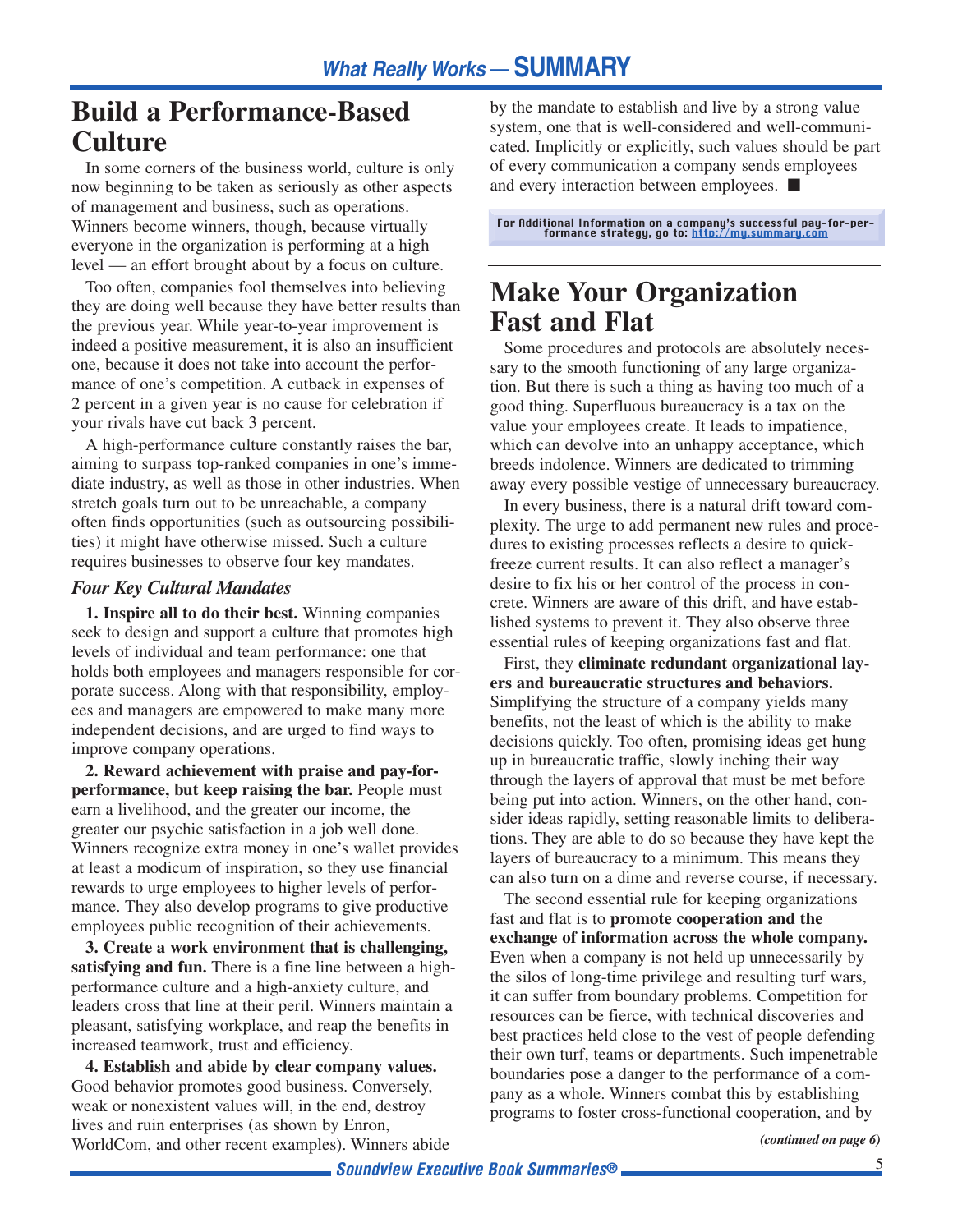#### **Make Your Organization Fast and Flat** *(continued from page 5)*

opening communication between departments.

Finally, winning companies **put their best people closest to the action and keep their front-line stars in place.** The futures of winning companies rest not on the brilliance of their executives, but on the dedication and inventiveness of their managers and employees. Winners tap into this well of creativity by cutting away layers of command, becoming more front-line driven. They also strive mightily to keep their best front-line people at the fore, working side-by-side with their star performers to keep operations moving ever forward. ■

## **Make Talent Stick Around And Develop More**

Winners dedicate major human and financial resources to building an effective, innovative work force and management team. They also show a distinct preference for developing their own stars from inside the organization, and an ability to retain their top talent, in part because they recognize the value of this talent in creating a high-performance organization. The existence of a talent-rich environment also attracts people from outside a company. No organization can have too much talent, and winners pursue it outside and inside their

# **Valspar Makes Room For Employees to Move Up**

One corporation that has a strong commitment to filling job openings from within is Valspar, a paint and coatings provider based in Minneapolis. The company has 6,500 employees in more than 80 locations around the world, and a 30 percent annual growth in return to shareholders.

When it makes an acquisition, Valspar merges more than just facilities and technology from the purchased company into the parent fold — it also integrates key people from the new company's management into Valspar's management. This policy raised a potential problem — how to handle talented parent company employees whose promotions might be held back by incoming managers from the newly acquired business.

Valspar responded to the situation by combining its acquisition efforts with a major program to achieve internal growth. As company president Bob Pajors once noted, "People will not be satisfied without internal growth. Employees have to know that there's a place for them to move up, too."

ranks, even though new hires tend to be more expensive. Winners demonstrate special skill in satisfying four mandates:

**1. Fill mid- and high-level jobs with internal talent whenever possible.** Winning companies devote major resources to preserving in-house talent and developing their own stars. It is much cheaper to do this than to go into the marketplace to buy stars who may be untested. Talented people under your roof are a known quantity.

**2. Create and maintain top-of-the-line training and educational programs.** Employees who have bonded with an organization are more likely to give their best efforts to their jobs. The company that helps employees rise through the ranks, supplying training and educational assistance, is well-positioned to create these bonds.

**3. Design jobs that will intrigue and challenge your best performers.** The late, great Washington Redskins football coach George Allen once said, "The achiever is the only person who is truly alive." There is an unstated assumption that bright, talented people want to be challenged, want to achieve greater and greater things. One way to keep them achieving is to give them assignments with incrementally greater responsibility attached.

**4. Become personally involved in winning the war for talent.** Winners focus on grooming talented inhouse employees for higher-level jobs. Senior executives in winning companies are very much aware of the recruitment imperative, and involve themselves in helping their companies win the war for talent. ■

For Additional Information on a company that's winning the talent war, go to: [http://my.summary.com](http://www.summary.com/cgi-bin/Soundview.storefront/EN/Catalog/1315?id=1251)

## **Make Your Leaders Committed to Your Business**

There are few events of greater significance to an organization than the selection of a chief executive. The best CEOs are able to communicate their vision so convincingly that others will adopt that vision as part of their own personal agenda. They also have unquestioned integrity, in word and deed. When the company is confronted by a moral dilemma — a product defect, for instance — there is no hesitation: The company will do the right thing, quickly. The CEO walks the talk.

When leaders demonstrate their true and firm commitment to their beliefs, they reinforce their leadership roles. Employees see that the chief executives live by their words and can be trusted, and that trust is precious, particularly when times are hard. No one wants to hear bad news, but it goes down better when it comes from a trustworthy leader.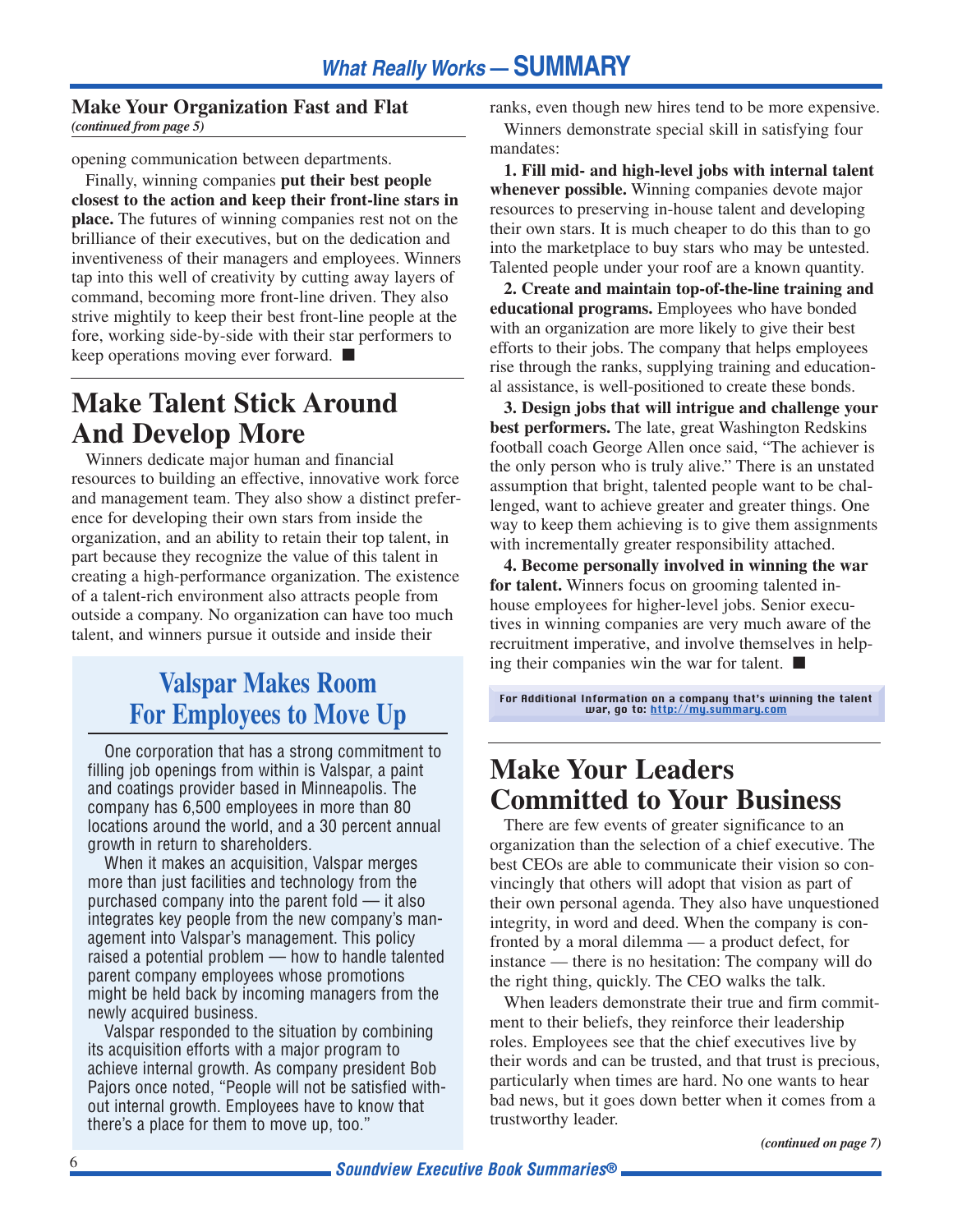## **Make Your Leaders Committed to Your Business**

*(continued from page 6)*

Winners that excel at leadership management practice a shared dedication to several key precepts.

First, they **inspire management to strengthen its relationships with people at all levels of the company.** Winning companies believe in fostering strong relationships between management and employees. They understand that such relationships are the key to building a positive attitude in the ranks toward a company and its goals. When CEOs present themselves as flesh-andblood people — as fellow employees, rather than as masters — they can foster positive attitudes that translate into improved company-wide performance.

They also **inspire management to hone its capacity to spot opportunities and problems early.** Chief executives and their top aides, in general, know how to deal with the immediate problems of their organizations. Winning companies that excel in leadership place a major emphasis on improving management's ability to anticipate change and its potential impact on the organization. They want to make certain that the organization isn't blindsided by new regulations or trends, and that they are alerted to forthcoming business opportunities.

The third key leadership management practice is to **appoint a board of directors whose members have a substantial financial stake in the company's success.** Boards of directors play a significant role in the fate of their companies. The best way to inspire directors to take a truly informed and active role is to make sure they have a major financial interest in the company: Their personal money should be at risk. When it is, directors select and support superior chief executives.

Finally, winning companies **loosely link the pay of the leadership team to their performance.** Members of top management need to be rewarded for their achievements in dollars, as well as in shares of company stock. However, the executives' remuneration should reflect their performance against a set of corporate goals. In most winning companies, these goals are defined in terms of profits or stock price — if the targets are missed, bonuses are not forthcoming. ■

## **Make Industry-Transforming Innovations**

What passes for technical achievement in most companies — marginal, incremental improvements to products — would never pass muster at organizations that excel in innovation management. Their eye is on the main chance, a breakthrough that will transform their

## **Nucor: 'We All Run the Place'**

The giant steel maker Nucor expected its management to connect with all levels of its organization. CEO Ken Iverson demanded it of all his executives, and led the way by example, making regular tours of the company's plants and making himself available to workers for question-and-answer sessions.

Iverson's focus on improving relationships extended to every individual Nucor plant. At the Crawfordsville mill, smack in the middle of Indiana cornfields, the general manager, Larry Roos, explained the importance of such communication.

"I think it's very important for everyone to know that [managers] are accessible and can talk about everything," Roos noted. "I get lots of feedback from the managers, but I know a lot more about what's going on by being out there talking or listening to everybody. You break down some of the idea that there is a big difference between management and people — we all run the place."

industry. At such companies, this goal drives every aspect of the organization. If they fail to continue innovating, the company itself will stagnate and die. The very premise on which many organizations exist is to stave off this mortality, to create breakthrough innovations, one after another.

Innovation isn't limited to product lines. The application of new technologies to the internal workings of a company can yield savings so great as to give it a huge edge, and transform its industry in a different way.

Winners that show expertise in innovation tend to fulfill three key mandates:

● **They introduce disruptive technologies and business models.** Great ideas move mountains. The gardenvariety idea is a staple of personal and corporate life a better way to do something basic or an incremental improvement. Innovations that improve on old products or yield modest but profitable new ones represent the vast majority of successful business ideas. But for most companies satisfied with nothing less than double-digit increases in growth and earnings, modest improvements do not suffice. Their focus is more on the blockbuster innovation — one that will set the competition back on its heels.

● **They exploit new and old technologies to design products and enhance operations.** There is a natural tendency to emphasize the innovations and technologies that directly affect the products and services that companies rely on for their sales and profits. The impact of innovation on the internal operations of a business can *(continued on page 8)*